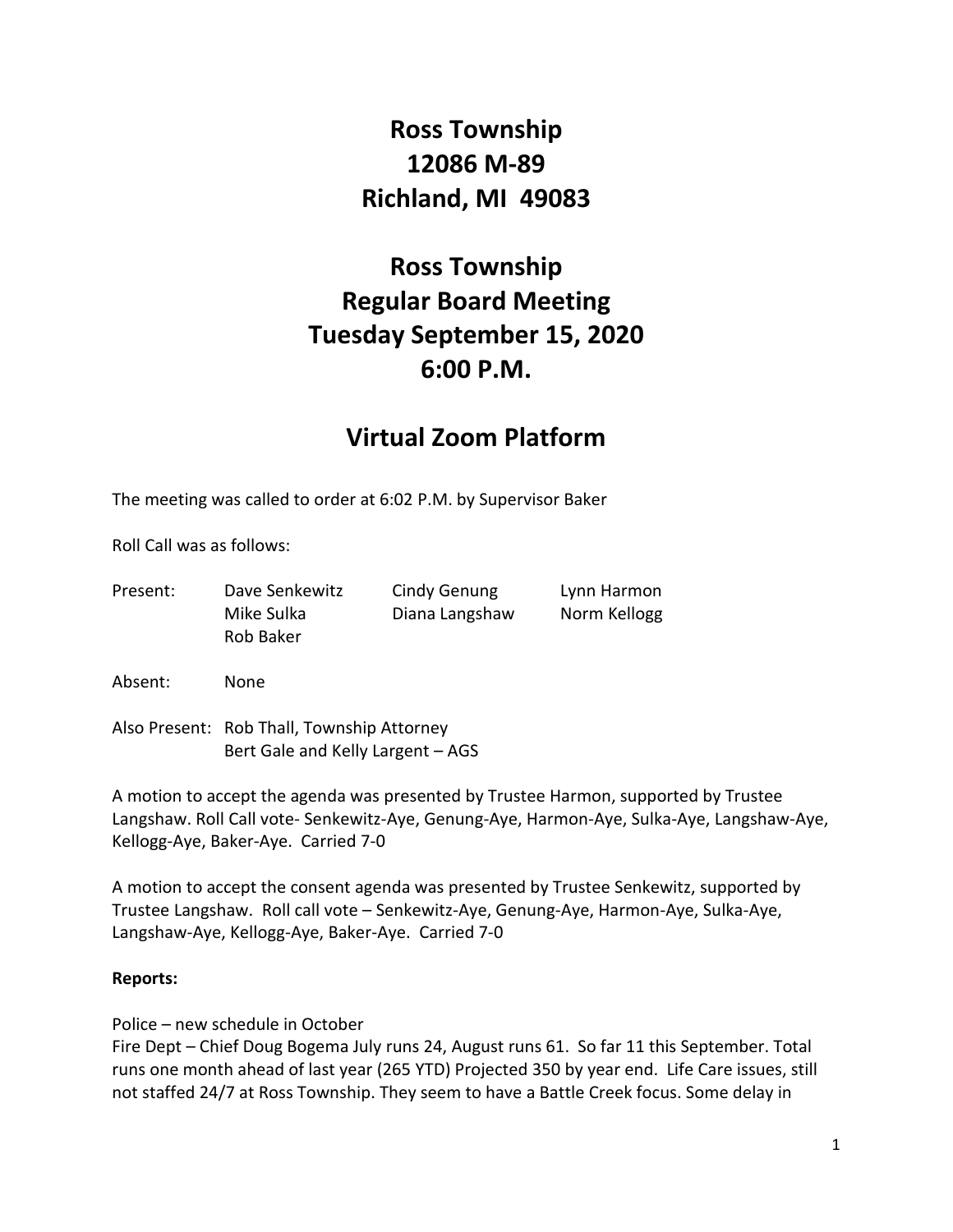getting to Ross Township residents 20 to 25 minutes wait time. Meeting to discuss Life Care status and future. Question, can fire fighters live outside the Township to work for the Fire Department? Attorney Thall to review

Park – Dedication Oct 17, 2020 from 1pm to 2pm for new play ground and upgrades. Trustee Senkewitz resigned from the Park Committee effective 9-3-2020. Eagle Scout projects for Benches and on-site Library and trail clean up. Lynn Harmon possible replacement on the Park Committee. A motion to accept Lynn Harmon as Board Representative to the Park Committee was presented by Trustee Langshaw, supported by Trustee Senkewitz. A roll call vote was all ayes, carried 7-0 to appoint Trustee Harmon to the Park Committee.

### **Public comments:**

Jeff Christensen – Kristy Prahin (Deputy Sheriff for Ross Township) will continue for 6 months. Marine Patrol is wrapping up the 2020 season. Nancy Boyd – support for the Sherman Lake SAD. Tom Saad, support for the Sherman Lake SAD.

### **Old Business:**

Sherman Lake SAD for Week Control and Water Quality. Dr. Jones presented budget details and expectations. Roger Schweitzer – weed, (milfoil) infestation issues. Chemical herbicide mitigation, up to 4 treatments per year. Air infiltration/herbicide mitigation. 76% of land residents support the new SAD. Trustee Sulka requested a breakdown of per parcel basis. YMCA contract agreement by next Board Meeting.

Resolution of Intent to make improvements: Tentative Designation of Special Assessment District; notice of hearing. Set the next hearing for October 20, 2020 for public comment. A motion to adopt the Resolution of Intent was presented by Trustee Sulka, supported by Treasurer Genung, with date change to October 20, 2020. A roll call vote was as follows: Senkewitz-Aye, Genung-Aye, Harmon-Aye, Sulka-Aye, Langshaw-Aye, Kellogg-Aye, Baker-Aye. The resolution carried 7-0 and was adopted.

Public Hearing Local Watercraft Control Ordinance- scheduled for October 20, 2020 at 5:00 PM

Rezoning 156 and 160 E Gull Lake Dr. – postpones to October 26 Planning Commission Meeting.

Rental Ordinance (short term) Residential Rental Ordinance(s). Mr. Gale of AGS reviewed his experience in ordinance implementation and enforcement. Trustees Senkewitz and Sulka along with Supervisor Baker to form a committee to pursue options with information from Bert Gale and Attorney Thall.

Tax Tribunal Meeting – Original petitions to be distributed to the Township Board for review.

Any other Old Business: None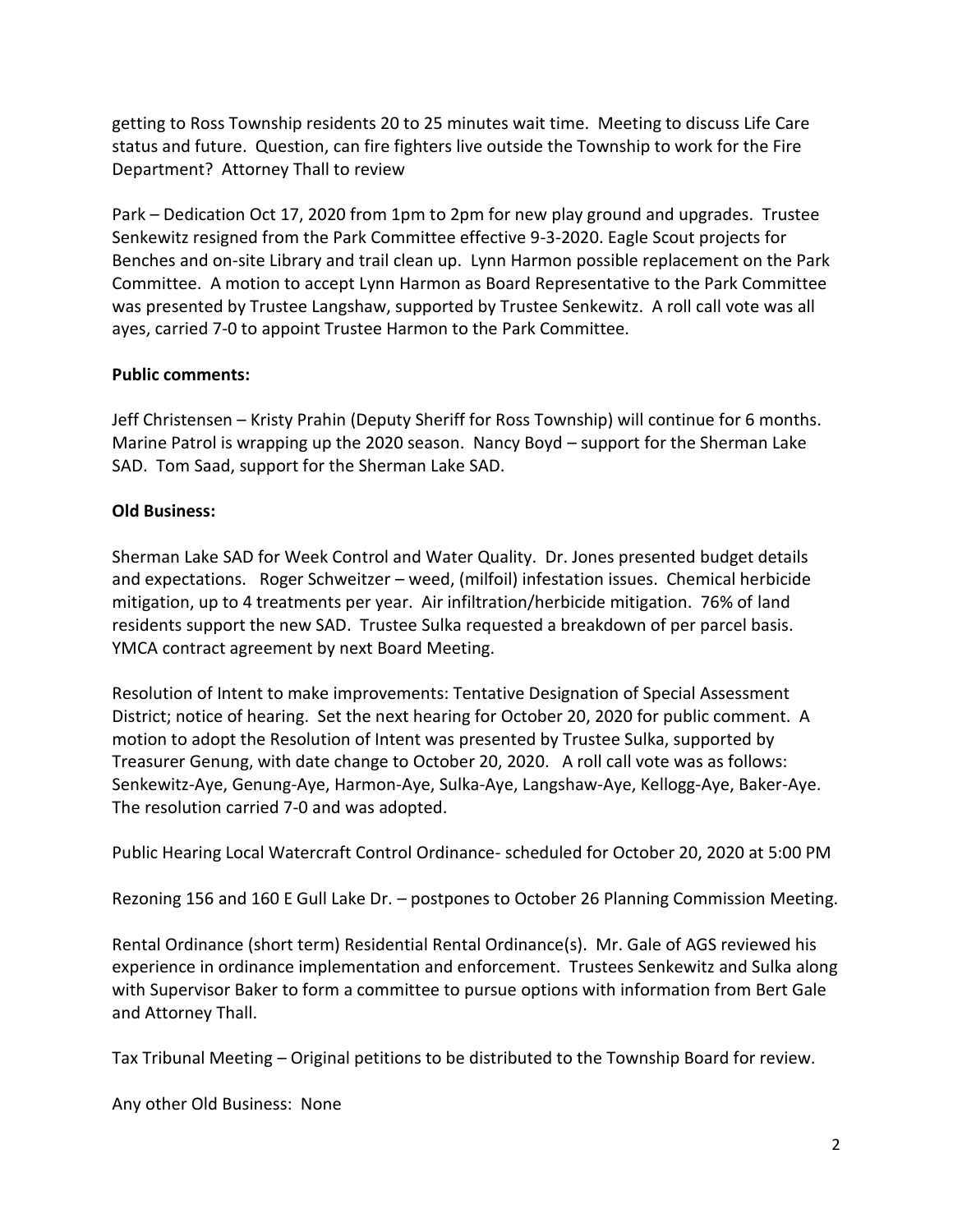#### **New Business:**

Burlington Drive dock and fence dispute- Trustee Harmon reviewed the issues/ordinance 17 section, point 2 requirements- Review and rework ordinance language. Bert Gale – vegetation barriers need new ordinance enforcement. Trustee Harmon recommended that the dock/fence issues be sent back to the Planning Commission for review and suggestions. Two issues discussed: 1) remove dock length wording in the ordinance-hold public hearing. 2) fence construction issues – vegetation vs. metal/wood or dirt wall barriers.

Boundary Line Adjustments – 2 requests from our Assessor, Angie Story

Robert and Cynthia Poth: 1477 Burlington Dr. and 1508 Midland Dr. Motion by Trustee Sulka, supported by Trustee Langshaw to accept the recommendation from Assessor Story. A roll call vote was as follows: Senkewitz-Aye, Genung-Aye, Harmon-Aye, Langshaw-Aye, Sulka-Aye, Kellogg- Aye, Baker-Aye. The motion carried 7-0

Stephen and Wendy Robbins: 3482 Oakdale and 3500 Oakdale Ave. To adjust the boundary line of 3482 Oakdale. A motion to accept the recommendation of Assessor Story was presented by Trustee Langshaw, supported by Trustee Sulka to adjust the property line. A roll call vote was as follows: Genung – Aye, Harmon-Aye, Sulka-Aye, Langshaw- Aye Kellogg-Aye, Baker-Aye. Senkewitz- Nay. The motion carried with a 6 to 1 vote.

A motion to accept a new Agenda sequence was presented by Trustee Senkewitz, supported by Trustee Harmon. A roll call vote was all Ayes- carried 7-0 to amend the agenda.

Private Law enforcement at the Sand Bar – Jim DeKruyter presented privately funding a police patrol/ private enforcement of noise and trespassing ordinances at the sand bar. This would be fully funded by the Ross Township residences that abut the Sand bar location. Estimate of 13 weeks, two people equates to approximately \$8,000 salary expense plus equipment \$2,000. A discussion with the Township Insurance Agent for liability issues to present at the next Board Meeting. Also meet with interested parties to move forward for further discussions for the next Board Meeting.

Private Roads: Fairview and LaBelle repair funding to address mostly LaBelle roads dis-repair. There are presently 18 residents on LaBelle that would be affected. Can there be a new SAD set up for a 5-year payback. Attorney Thall reviewed the issues involved. The SAD starts with a petition, the SAD needs more than 50% of the residents to approve. A 5-year payback is possible. The payback would include all development fees, attorney fees, etc. An estimate of \$5000 for possible admin/legal fees for up front costs. More discussions to follow.

Property Maintenance Violation Ordinance – weed enforcement was used in the past. Set a new ordinance so that it can be enforced. Check on nuisance ordinance wording in place. Review and amend for future ordinance enforcement.